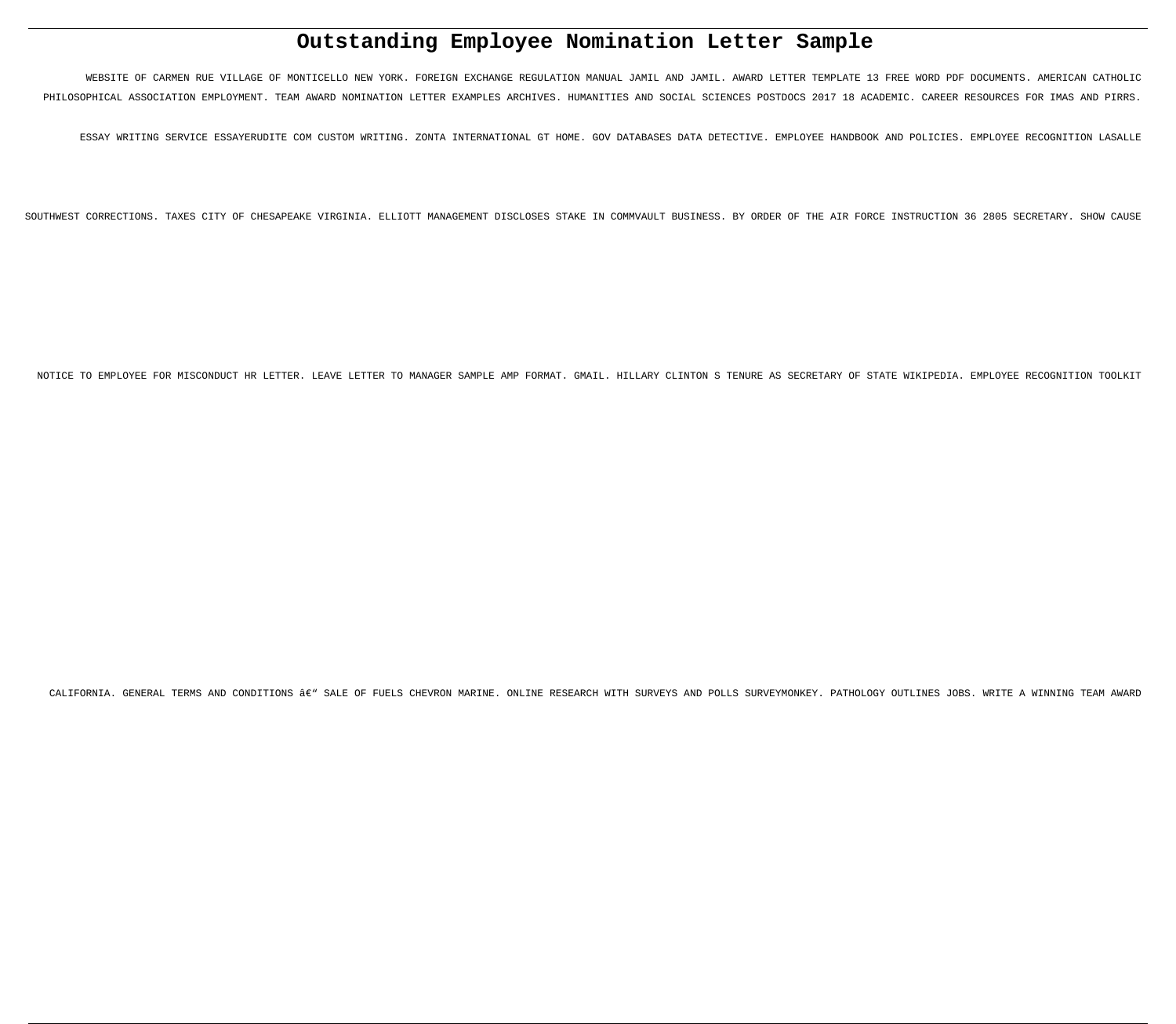# **website of carmen rue village of monticello new york**

may 9th, 2018 - the following informational flyer appears on the website of the county of delaware new york our neighboring county to the northwest this warning concerning the hatch act 5 u s code subchapter iii applies not only to that particular location but to generally employees of the employees of federal state and local governments as well as' '**Foreign Exchange Regulation Manual Jamil and Jamil**

May 11th, 2018 - Gt Uses Of Award Letter Samples Awarding Someone Is Not Just A Mere Agreement Or Recognition Sometimes It Should Be Well Presented To Appreciate Someone $\hat{a}\epsilon^{\pi\omega}$ s Work'

May 10th, 2018 - INTRODUCTORY Foreign Exchange Regulation Act 1947 and Notifications issued thereunder Directions issued under the Act Amendments Jurisdiction of the Offices of Exchange Policy Department''**Award Letter Template 13 Free Word PDF Documents**

# '**American Catholic Philosophical Association Employment**

May 6th, 2018 - Emory University Assistant Professor Catholic Studies Candler School of Theology invites applications and nominations for a faculty position at the level of Assistant

May 9th, 2018 - We provide excellent essay writing service 24 7 Enjoy proficient essay writing and custom writing provided by professional academic writers'

# Professor tenure track in Catholic Studies'

May 10th, 2018 - The Zonta Leadership Program is designed to provide Zonta members with organizational knowledge personal and professional development and opportunities to expand their leadership skills'

# '**Team Award Nomination Letter Examples Archives**

May 9th, 2018 - This example of a team award nomination letter will cover several areas you will want to address When you decide to write a team award nomination letter it will be because the team did outstanding work''<sub>Humanities And Social Sciences</sub> **Postdocs 2017 18 Academic**

May 11th, 2018 - This Page Is For Postdoctoral Positions That Begin In 2018 Last Year S Page Humanities And Social Sciences Postdocs 2016 17'

# '**Career Resources For IMAs And PIRRs**

May 10th, 2018 - The HQ RIO Resources Page Contains Useful Career Information And Materials For Air Force Individual Mobilization Augmentees IMA And Participating Individual Ready Reservists PIRR'

# '**Essay Writing Service EssayErudite com Custom Writing**

### '**Zonta International gt Home**

# '**gov databases data detective**

may 7th, 2018 - this guide contains the details of over 5 000 databases or systems of records in which the us government maintains information on individuals''**Employee Handbook and Policies**

May 11th, 2018 - Employee Handbook and Policies Guidelines Policies and Procedures for Pace Employees'

# '**employee recognition lasalle southwest corrections**

may 7th, 2018 - each month on our website we would like to represent one of our 14 facilities and the employee of the year or quarter that they have chosen for the year''**Taxes City of Chesapeake Virginia**

May 10th, 2018 - Commissioner of the Revenue City Hall 1st Floor 306 Cedar Road Chesapeake VA 23322 Other Locations 757 382 6455 Fax 757 382 8369 Personal Property Assessment,

'**elliott management discloses stake in commvault business**

may 2nd, 2018 - elliott management discloses stake in commvault nominates four independent highly qualified director candidates to the board lays out path forward,

# '**BY ORDER OF THE AIR FORCE INSTRUCTION 36 2805 SECRETARY**

MAY 11TH, 2018 - AFI36 2805 14 MARCH 2013 5 CHAPTER 1 GENERAL INFORMATION REGARDING SPECIAL TROPHIES AND AWARDS 1 1 NOMINATING PROCEDURES COMMANDERS AT ALL LEVELS ACTIVELY ADVERTISE THE NOMINATION''**show cause notice to employee for misconduct HR Letter** May 10th, 2018 - Sample Show Cause Notice Format for Employees Please find the Show Cause Notice format basing on Company Standing Orders December 22 2012 Mr Srikanth P F No <sup>3744</sup>''**Leave Letter to Manager Sample amp Format**

**May 11th, 2018 - Introduction A Leave letter to Manager is written by an employee to the manager to apply for leave This is the norm in most companies where leave is usually requested to the Manager for approval before the approved requested**